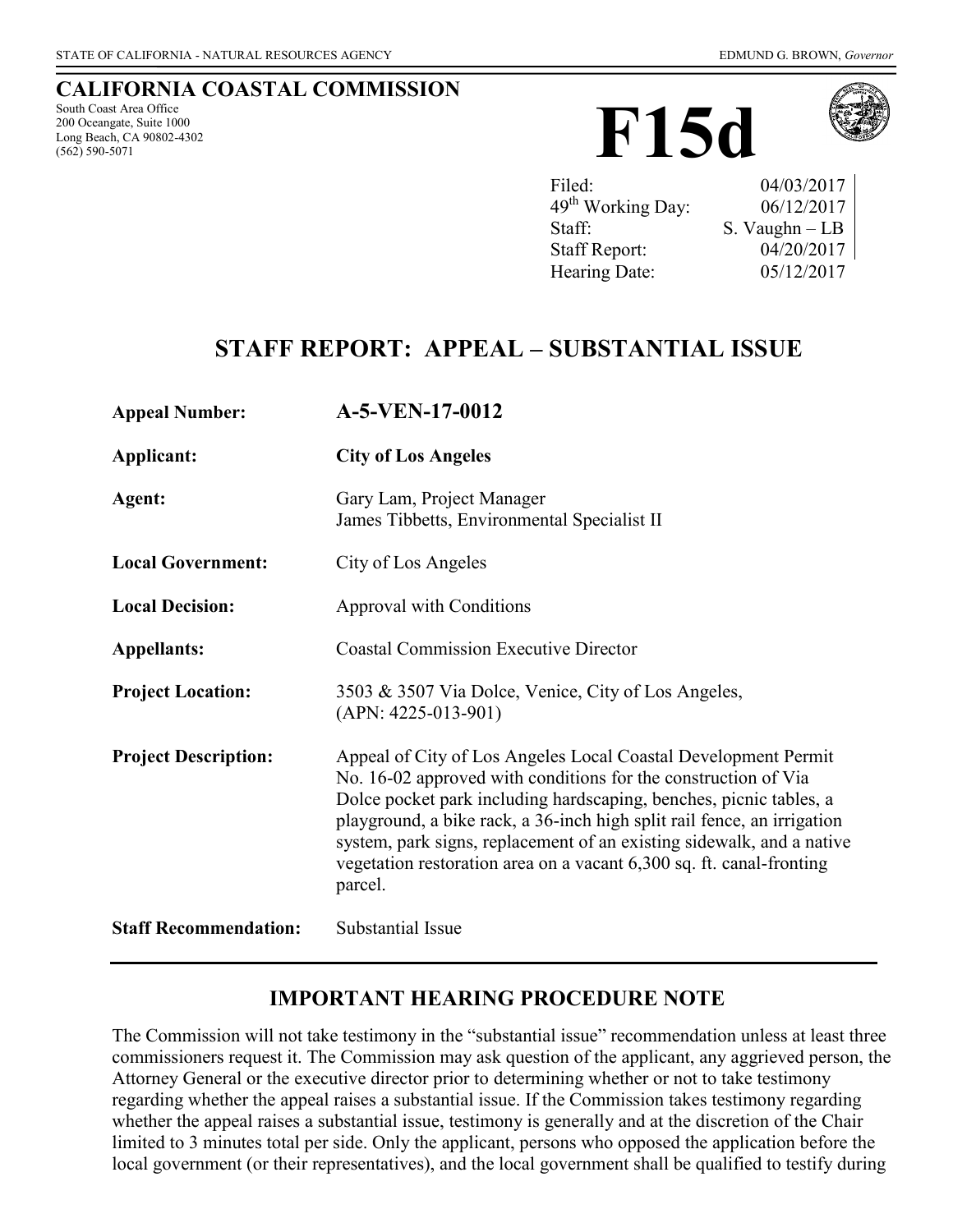this phase of the hearing. Others may submit comments in writing. If the Commission finds that the appeal raises a substantial issue, the de novo phase of the hearing for a subsequent Commission meeting, during which the Commission will take public testimony.

#### **SUMMARY OF STAFF RECOMMENDATION**

The staff recommends that the Commission determine that a **substantial issue exists** with respect to the grounds on which the appeal has been filed for the following reason: the project, as approved by the City of Los Angeles, is inconsistent with the Public Access and Recreation policies of Chapter 3 of the Coastal Act and the certified Venice Land Use Plan (LUP). The applicant proposes to construct a pocket park on a vacant lot between the first public road and the inland extent of the sea (Grand Canal). There is currently an unimproved path that runs across the project site on the east bank of Grand Canal. The existing path connects the improved accessways that run along the canal bank to the north and the south of the site. The certified Venice LUP identifies the existing accessway as part of a network of official coastal accessways throughout Venice. The City-approved project would install landscaping across the existing path making it impassable and essentially eliminating a designated public accessway. Therefore, as approved by the City, the project is inconsistent with the public access and recreation policies of Chapter 3 of the Coastal Act and the certified Venice LUP.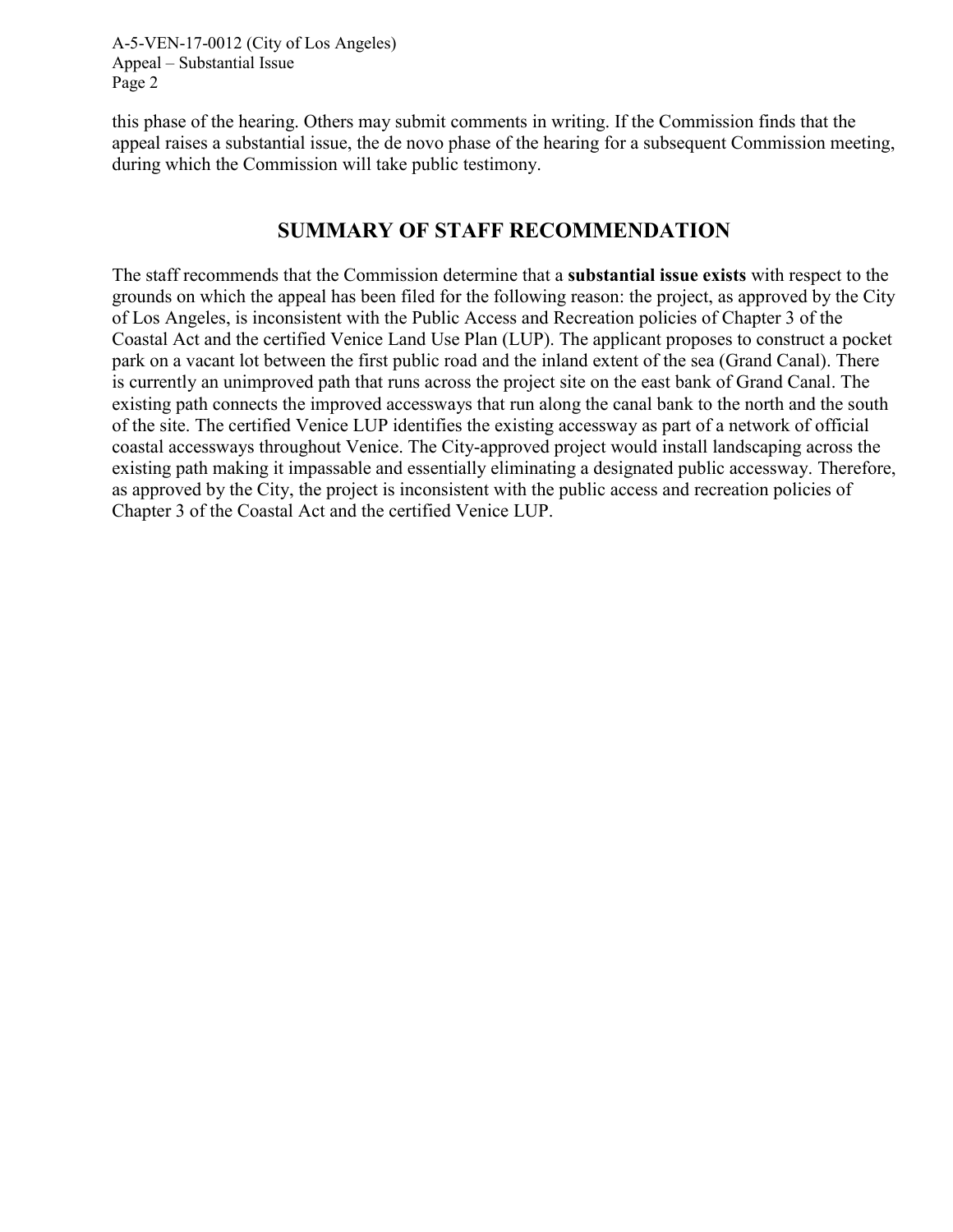# **TABLE OF CONTENTS**

|  | I. MOTION AND RESOLUTION - SUBSTANTIAL ISSUE4 |  |
|--|-----------------------------------------------|--|
|  |                                               |  |
|  |                                               |  |
|  |                                               |  |
|  |                                               |  |
|  |                                               |  |
|  |                                               |  |
|  |                                               |  |
|  |                                               |  |

### **[APPENDICES](#page-10-0)**

[Appendix A - Substantive File Documents](#page-10-0) 

#### **[EXHIBITS](https://documents.coastal.ca.gov/reports/5/F15d/F15d-5-2017-exhibits.pdf)**

Exhibit 1 – Project Location / Vicinity Map Exhibit 2 – Local CDP 16-02 including City-Approved Project Plans [Exhibit 3 –](https://documents.coastal.ca.gov/reports/5/F15d/F15d-5-2017-exhibits.pdf) Appeal Exhibit 4 – LUP Coastal Access Map (Grand Canal) [Exhibit 5 - City Response Letter](https://documents.coastal.ca.gov/reports/5/F15d/F15d-5-2017-exhibits.pdf)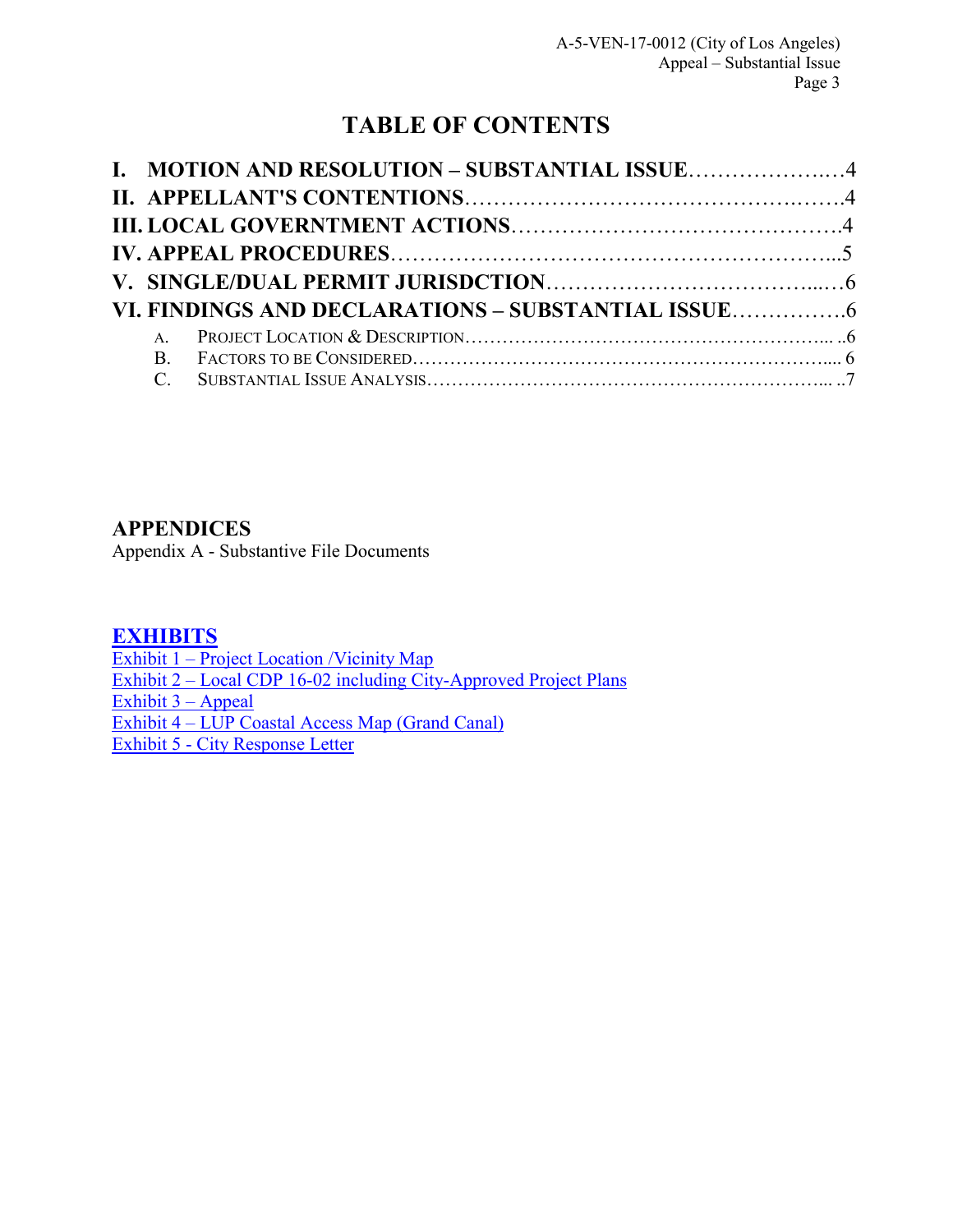### <span id="page-3-0"></span>**I. MOTION AND RESOLUTION – SUBSTANTIAL ISSUE**

**Motion:** *I move that the Commission determine that Appeal No. A-5-VEN-17-0012 raises NO Substantial Issue with respect to the grounds on which the appeal has been filed under § 30602 of the Coastal Act.*

Staff recommends a **NO** vote. Failure of this motion will result in a de novo hearing on the application, and adoption of the following resolution and findings. Passage of this motion will result in a finding of No Substantial Issue and the local action will become final and effective. The motion passes only by an affirmative vote of the majority of the appointed Commissioners present.

#### **Resolution:**

*The Commission hereby finds that Appeal No. A-5-VEN-17-0012 presents A SUBSTANTIAL ISSUE with respect to the grounds on which the appeal has been filed under § 30602 of the Coastal Act regarding consistency with Chapter 3 policies of the Coastal Act*.

## <span id="page-3-1"></span>**II. APPELLANT'S CONTENTIONS**

The City-approved local coastal development permit (CDP) authorizes the construction of the Via Dolce pocket park including hardscaping, benches, picnic tables, a playground, a bike rack, a 36 in. high split rail vegetation fence around the vegetated area, an irrigation system, park signs, replacement of an existing sidewalk, and a native vegetation restoration area.

The appeal was filed by the Executive Director of the Coastal Commission **[\(Exhibit 3\)](https://documents.coastal.ca.gov/reports/5/F15d/F15d-5-2017-exhibits.pdf)** and contends the following:

The City-approved park improvement project would eliminate an existing designated public accessway on the east bank of Grand Canal. The City-approved plan for the pocket park indicates that landscaping would be installed on the accessway, thus obstructing its use and making the existing trail impassable. The accessway, which is currently open for public use, is designated and mapped as an official accessway by the certified Venice LUP (Exhibit 19b – Coastal Access Map). Elimination of the accessway is inconsistent with the public access and recreation policies of the certified Venice LUP and the Coastal Act **[\(Exhibit 3\)](https://documents.coastal.ca.gov/reports/5/F15d/F15d-5-2017-exhibits.pdf)**.

## <span id="page-3-2"></span>**III. LOCAL GOVERNMENT ACTION**

On June 29, 2016, the City of Los Angeles, Department of Public Works held a public hearing for Local CDP 16-02 (City of Los Angeles) for the project. On February 16, 2017, the City of Los Angeles, Department of Public Works issued a determination letter approving the project. The City's Notice of Final Local Action for the local CDP was received in the Coastal Commission's Long Beach Office on March 3, 2017, and the Coastal Commission's required twenty working-day appeal period was established. On April 3, 2017, one appeal was received from the Executive Director **[\(Exhibit 3\)](https://documents.coastal.ca.gov/reports/5/F15d/F15d-5-2017-exhibits.pdf)**. No other appeals were received prior to the end of the appeal period on April 3, 2017.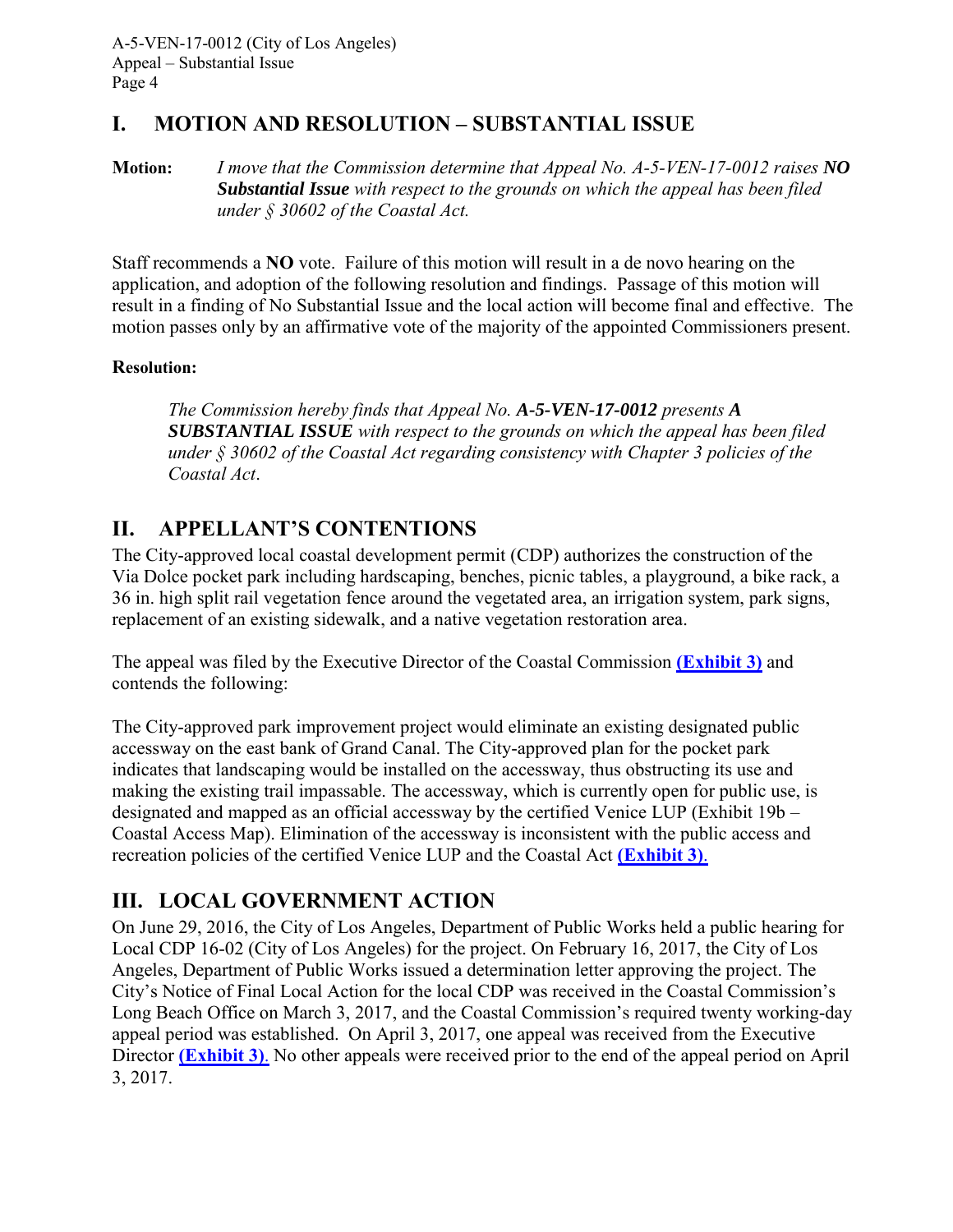## <span id="page-4-0"></span>**IV. APPEAL PROCEDURES**

Section 30600(b) of the Coastal Act provides that prior to certification of its LCP, a local jurisdiction may, with respect to development within its area of jurisdiction in the coastal zone and consistent with the provisions of Sections 30604, 30620 and 30620.5, establish procedures for the filing, processing, review, modification, approval or denial of a coastal development permit. Pursuant to this provision, the City of Los Angeles developed a permit program in 1978 to exercise its option to issue local CDPs. Sections 13301-13325 of Title 14 of the California Code of Regulations provide procedures for issuance and appeals of locally issued CDPs. Section 30602 of the Coastal Act allows *any* action by a local government on a CDP application evaluated under Section 30600(b) to be appealed to the Commission. The standard of review for such an appeal is the Chapter 3 policies of the Coastal Act. [Cal. Pub. Res. Code §§ 30200 and 30604.]

After a final local action on a local CDP application, the Coastal Commission must be noticed within five days of the decision. After receipt of such a notice, which contains all the required information, a twenty working-day appeal period begins during which any person, including the applicant, the Executive Director, or any two members of the Commission, may appeal the local decision to the Coastal Commission. [Cal. Pub. Res. Code § 30602.] As provided under section 13318 of Title 14 of the California Code of Regulations, the appellant must conform to the procedures for filing an appeal as required under section 13111 of Title 14 of the California Code of Regulations, including the specific grounds for appeal and a summary of the significant question raised by the appeal.

The action currently before the Commission is to find whether there is a "substantial issue" or "no substantial issue" raised by the appeal of the local approval of the proposed project. Sections 30621 and 30625(b)(1) of the Coastal Act require a de novo hearing of the appealed project unless the Commission determines that no substantial issue exists with respect to the grounds for appeal.

Commission staff recommends a finding of **substantial issue**. If the Commission decides that the appellant's contention raise no substantial issue as to conformity with Chapter 3 of the Coastal Act, the action of the local government becomes final. Alternatively, if the Commission finds that a substantial issue exists with respect to the conformity of the action of the local government with the Chapter 3 policies of the Coastal Act, the local CDP is voided and the Commission typically continues the public hearing to a later date in order to review the CDP as a de novo matter. [Cal. Pub. Res. Code §§ 30621 and 30625.] Section 13321 of the Coastal Commission regulations specifies that de novo actions will be heard according to the procedures outlined in Sections 13114 and 13057-13096 of the Commission's regulations.

If there is no motion from the Commission to find no substantial issue, it will be presumed that the appeal raises a substantial issue and the Commission will schedule the de novo phase of the public hearing on the merits of the application at a subsequent Commission meeting. A de novo public hearing on the merits of the application uses the Chapter 3 policies of the Coastal Act. The certified Venice LUP is used as guidance. Sections 13110-13120 of Title 14 of the California Code of Regulations further explain the appeal hearing process.

If the Commission decides to hear arguments and vote on the substantial issue question, those who are qualified to testify at the hearing, as provided by Section 13117 of Title 14 of the California Code of Regulation, will have three minutes per side to address whether the appeal raises a substantial issue. The only persons qualified to testify before the Commission at the substantial issue portion of the appeal process are the applicant, persons who opposed the application before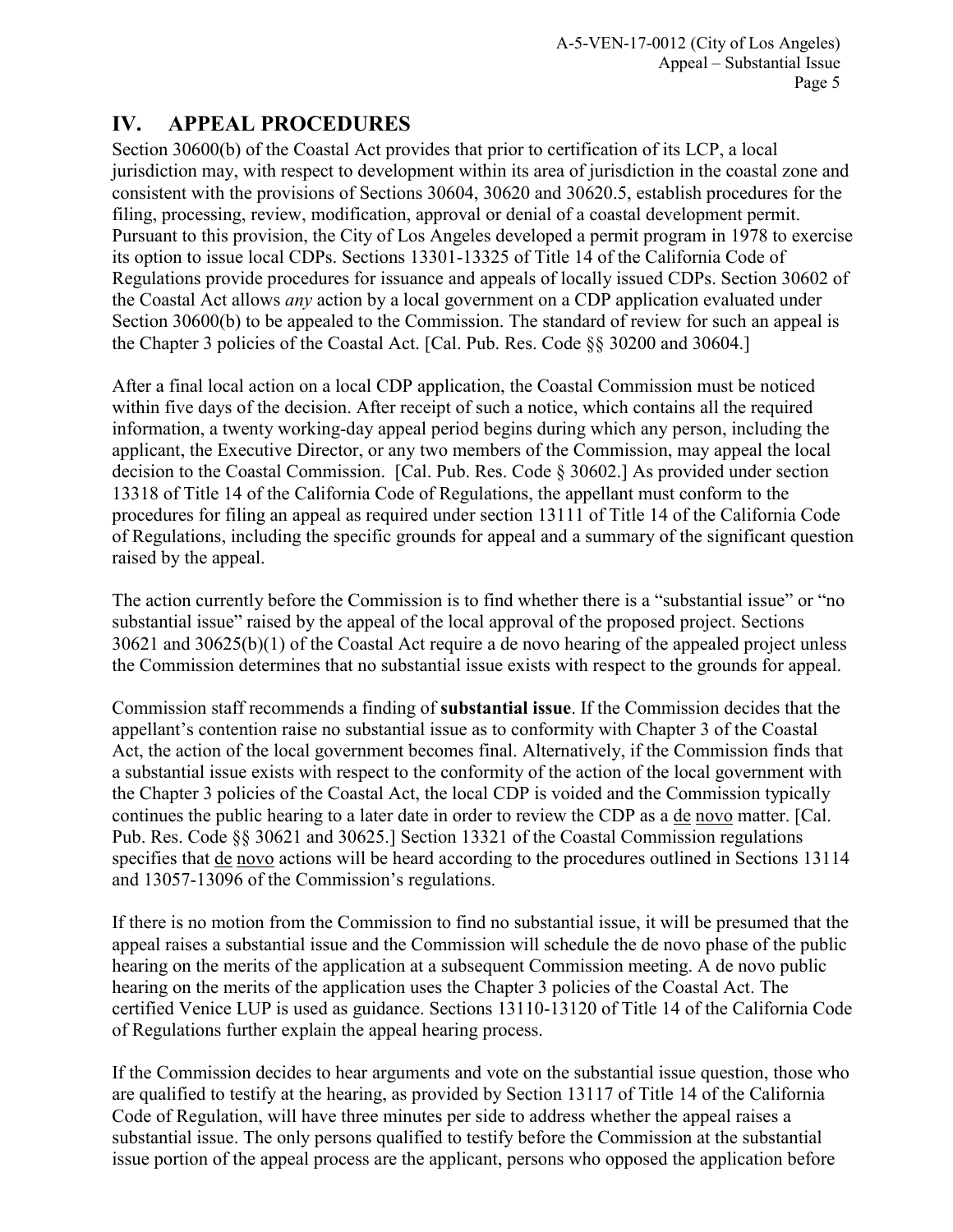the local government (or their representatives), and the local government. Testimony from other persons must be submitted in writing. The Commission will then vote on the substantial issue matter. It takes a majority of Commissioners present to find that the grounds for the appeal raise no substantial issue.

## <span id="page-5-0"></span>**V. SINGLE/DUAL PERMIT JURISDICTION AREA**

Within the areas specified in Section 30601, which is known in the City of Los Angeles permit program as the *Dual Permit Jurisdiction* area, the Coastal Act requires that any development which receives a local CDP permit also obtain a second (or "dual") CDP from the Coastal Commission. The Commission's standard of review for the proposed development in the *Dual Permit Jurisdiction* area is the Chapter 3 policies of the Coastal Act. For projects located inland of the areas identified in Section 30601 (i.e., projects in the *Single Permit Jurisdiction*), the City of Los Angeles local CDP is the only CDP required. The proposed project site is located within the *Dual Permit Jurisdiction Area*. The City's application (5-16-0352) for the Coastal Commission dual permit was received on April 18, 2016. The application was deemed incomplete on May 18, 2016 because a local CDP had not been obtained at that time. The status of the City's dual permit application is pending on the outcome of appeal A-5-VEN-17-0012.

## <span id="page-5-1"></span>**VI. FINDINGS AND DECLARATIONS – SUBSTANTIAL ISSUE**

### <span id="page-5-2"></span>**A. PROJECT LOCATION & DESCRIPTION**

The project is located at 3503 & 3507 Via Dolce (two lots on a shared parcel), Venice, in the City of Los Angeles, Los Angeles County **[\(Exhibit 1\)](https://documents.coastal.ca.gov/reports/5/F15d/F15d-5-2017-exhibits.pdf)**. The site is a vacant, approximately 6,300 sq. ft. lot that abuts Grand Canal and is approximately 950 ft. from the sandy beach. The nearest public access to Grand Canal, which represents the inland extent of the sea, is an improved sidewalk that leads from Via Dolce to Grand Canal and connects to an improved sidewalk to the north along the canal and an unimproved path to the south along the canal-adjacent border of the subject lo[t](https://documents.coastal.ca.gov/reports/5/F15d/F15d-5-2017-exhibits.pdf) **[\(Exhibit 1\)](https://documents.coastal.ca.gov/reports/5/F15d/F15d-5-2017-exhibits.pdf)**. South of the site begins a row of canal-fronting residences. The City-owned lots are zoned Two Family Residential Waterways (RW2-1) by the City of Los Angeles Municipal Code, and are designated Low Medium II Residential by the certified Venice LUP. On May 20, 2009, the City of Los Angeles Board of Recreation and Park Commissioners approved a resolution that transferred title of the property from the Department of General Services to the Department of Recreation and Parks to be dedicated as park property in perpetuity.

The City-approved local CDP is for the construction of a pocket park including hardscaping, benches, picnic tables, a playground, a bike rack, a 36 inch-high split rail fence, an irrigation system, park signs, replacement of an existing sidewalk, and a native vegetation restoration area **[\(Exhibit 2\)](https://documents.coastal.ca.gov/reports/5/F15d/F15d-5-2017-exhibits.pdf)**. City-approved vegetation would eliminate the existing public accessway that crosses the site along the east bank of Grand Canal.

### <span id="page-5-3"></span>**B. FACTORS TO BE CONSIDERED IN SUBSTANTIAL ISSUE ANALYSIS**

Section 30625(b)(1) of the Coastal Act states that the Commission shall hear an appeal of a local government action carried out pursuant to Section 30600(b) unless it finds that no substantial issue exists as to conformity with Chapter 3 of the Coastal Act. The term "substantial issue" is not defined in the Coastal Act or its implementing regulations. Section 13115(b) of the Commission's regulation simply indicates that the Commission will hear an appeal unless it "finds that the appeal raises no significant question." In previous decisions on appeals, the Commission had been guided by the following factors: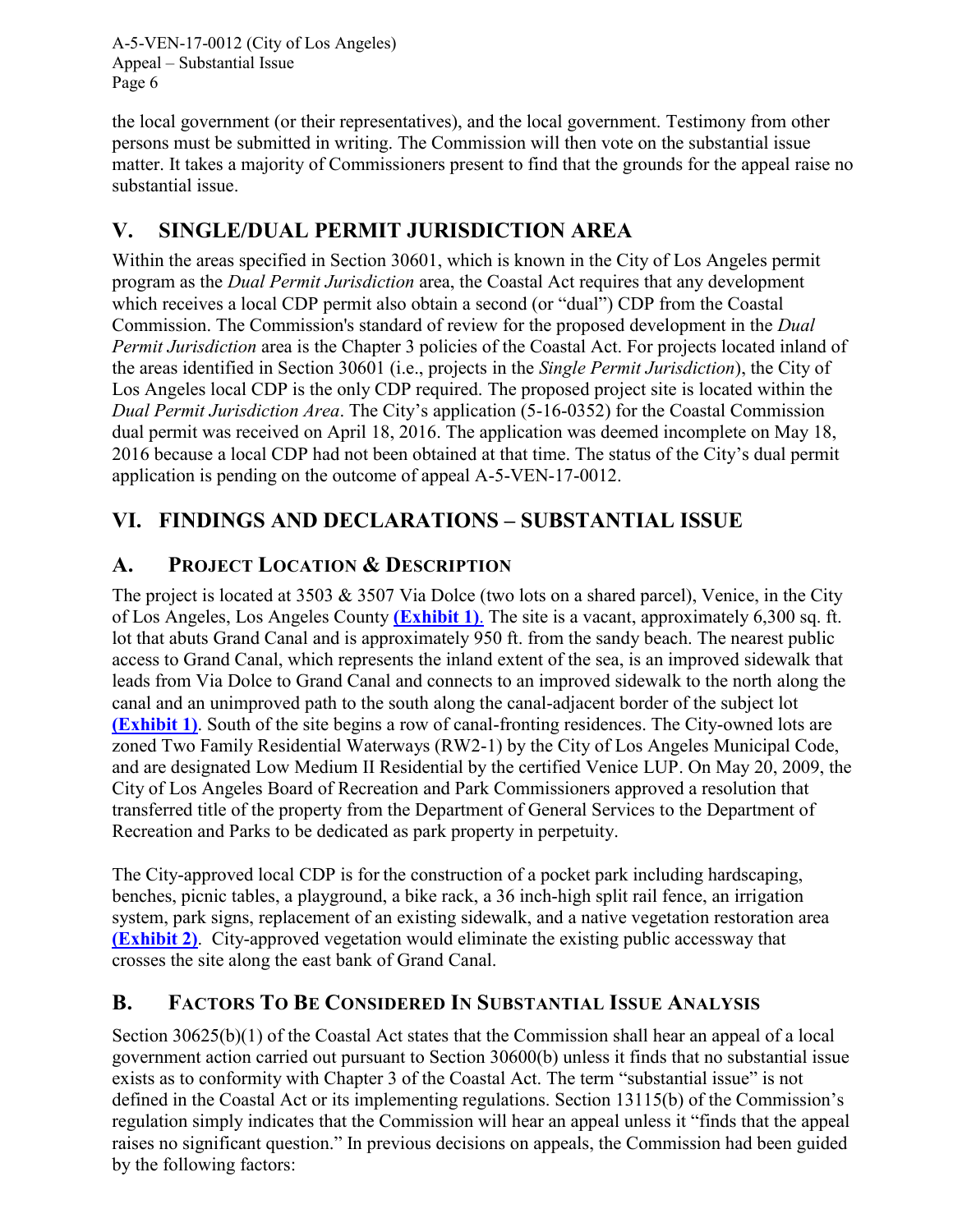1. The degree of factual and legal support for the local government's decision that the development is consistent or inconsistent with the relevant provisions of the Coastal Act;

2. The extent and scope of the development as approved or denied by the local government;

3. The significance of the coastal resources affected by the decision;

4. The precedential value of the local government's decision for future interpretations if its LCP; and,

5. Whether the appeal raises local issues, or those of regional or statewide significance.

Even when the Commission chooses not to hear an appeal, appellants nevertheless may obtain judicial review of the local government's coastal permit decision by filing petition for a writ of mandate pursuant to Code of Civil Procedure, Section 1094.5.

Staff is recommending that the Commission find that **a substantial issue exists** with respect to whether the local government action conforms to the provisions of Chapter 3 of the Coastal Act for the reasons set forth below.

### <span id="page-6-0"></span>**C. SUBSTANTIAL ISSUE ANALYSIS**

As stated in Section IV of this report, the grounds for an appeal of a CDP issued by the local government prior to certification of its LCP are the project's conformity with Chapter 3 policies of the Coastal Act. Any local government CDP issued or denied prior to certification of its LCP may be appealed to the Commission. The Commission shall hear an appeal unless it determines that no substantial issue exists as to conformity with Chapter 3 policies of the Coastal Act.

Section II of this staff report outlined the appellant's contentions regarding the project. Concerns raised by the appellant include the City-approved project's consistency with sections 30210, 30211, and 30212 of the Coastal Act. There is no certified LCP for this area of the City of Los Angeles; however, there is a certified LUP. As such, the Coastal Act is the standard of review for this CDP, although the certified LUP may be used as guidance.

The Commission's standard of review for determining whether to hear the appeal is only whether the appeal raises a substantial issue as to conformity with Chapter 3 of the Coastal Act. Cal. Pub. Res. Code § 30625(b)(1); 14 C.C.R. § 13321. The Commission's decision will be guided by the factors listed in the previous section of this report (B. Factors to be Considered in Substantial Issue Analysis).

This appeal raises a substantial issue as to conformity with Chapter 3 of the Coastal Act (Cal. Pub. Res. Code §§ 30200-30265.5).<sup>1</sup> The Notice of Decision for Local CDP No. 16-02 issued by the City of Los Angeles Department of Public Works states that the City applied the policies of Chapter 3 of the Coastal Act and concluded, in part, that the development, as proposed and conditioned by the City, would be consistent with Chapter 3 of the Coastal Act and will not prejudice the ability of the City to prepare an LCP for the Venice Coastal Zone **[\(Exhibit 2\)](https://documents.coastal.ca.gov/reports/5/F15d/F15d-5-2017-exhibits.pdf)**.

 $\overline{a}$  $1$  Unless otherwise indicated, all subsequent statutory references are to sections within the Coastal Act. Cal. Pub. Res. Code §§ 30000 *et seq.*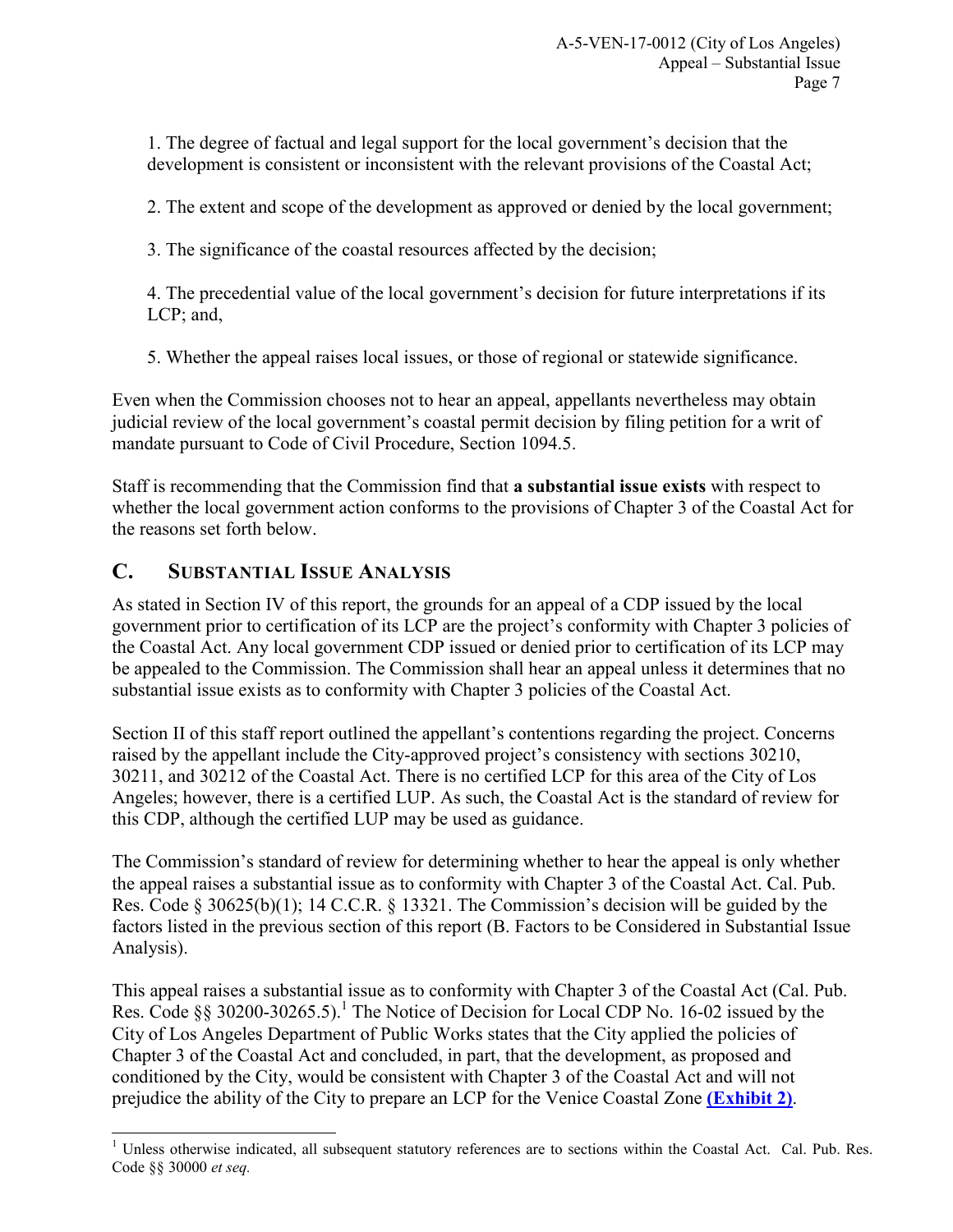A substantial issue exists with respect to the proposed project's conformance with Chapter 3 of the Coastal Act, and with the approval of the Local CDP No. 16-02, because the City-approved project is not consistent with the public access and recreation policies of Chapter 3 of the Coastal Act because it would eliminate an existing public accessway.

#### **Certified Venice LUP Policy II.C.1., states:**

*General Non-Vehicular Coastal Access Policy. Pedestrian and bicycle access ways are identified on Exhibit 19. Pedestrian Access and Bicycle Trails shall be developed, protected and maintained, and new development adjacent to the coast and coastal waterways shall be required to provide public access in a manner that is consistent with the policies of the Coastal Act. A network of pedestrian and bicycle routes shall be developed, enhanced and maintained to provide linkages within residential neighborhoods and between visitor-serving commercial areas and coastal recreational access points, transit routes, existing and projected parking facilities, and areas of historical significance to facilitate circulation of visitors within the heavily congested areas in Venice. Implementation Strategies – Public Works Projects: To enhance pedestrian access, improvements should establish and reinforce pedestrian connections between Ocean Front Walk, existing walk streets, the Venice Canals, Grand Canal and Ballona Lagoon, West Washington Boulevard, and street that were part of the original Kinney Canal. Private Developments: Development standards in this LUP and the LIP for the walkways along the canals, lagoon, and designated walk streets shall focus on preserving pedestrian orientation by preserving the walkways and limiting height and types of development permitted adjacent to the walkways.* 

#### **Certified Venice LUP Policy II.C.2., states:**

*Grand Canal Pedestrian Access. The three existing public rights-of-way from the Grand Canal to Strongs Drive and Pacific Avenue shall be improved and appropriately signed. South of Washington Boulevard, the public walkways that provide public pedestrian access along both sides of Grand Canal shall be improved and appropriately signed.* 

#### **Coastal Act Section 30210, states:**

*Access; recreational opportunities, posting. In carrying out the requirement of [Section 4](http://www.leginfo.ca.gov/calaw.html)  [of Article X of the California Constitution,](http://www.leginfo.ca.gov/calaw.html) maximum access, which shall be conspicuously posted, and recreational opportunities shall be provided for all the people consistent with public safety needs and the need to protect public rights, rights of private property owners, and natural resource areas from overuse.* 

#### **Coastal Act Section 30211, states:**

*Development not to interfere with access. Development shall not interfere with the public's right of access to the sea where acquired through use or legislative authorization, including, but not limited to, the use of dry sand and rocky coastal beaches to the first line of terrestrial vegetation.*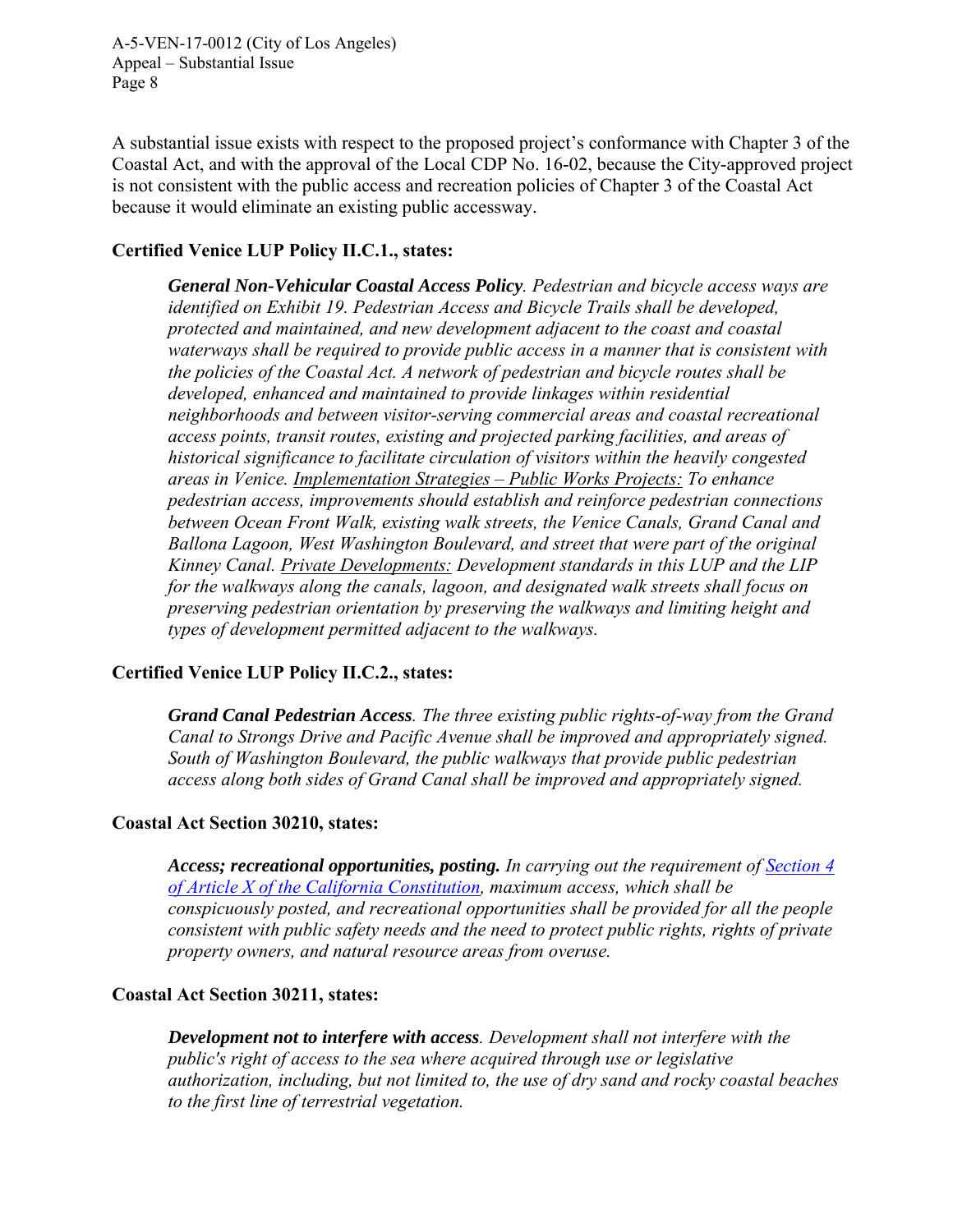#### **Coastal Act Section 30212(a), states:**

*New development projects. (a) Public access from the nearest public roadway to the shoreline and along the coast shall be provided in new development projects except where: (1) it is inconsistent with public safety, military security needs, or the protection of fragile coastal resources, (2) adequate access exists nearby, or, (3) agriculture would be adversely affected. Dedicated accessway shall not be required to be opened to public use until a public agency or private association agrees to accept responsibility for maintenance and liability of the accessway.* 

The issues of public access and recreation are important and substantial issues. Sections 30210, 30211, and 30212 of the Coastal Act require protection and enhancement of public access and recreation in the coastal zone. Especially in areas that are between the first public road and the sea or the inland extent of the sea, as is the case with the subject development. As such, the Commission has carefully reviewed projects like the City-approved development. The Cityapproved park would eliminate an existing designated public accessway on the east bank of Grand Canal and disrupt the continuity of the existing and future public accessway along the canal, which is contrary to Venice certified LUP Policies II.C.1 and II.C.2 and to Sections 30210, 30211, and 30212 of the Coastal Act. The City has failed to acknowledge the existence of the subject accessway and how its action would eliminate it or to provide any justification for such an action.

Only with careful review of the project can the Commission ensure that public access and recreation opportunities are protected. If it finds that a substantial issue exists, the Commission will have the opportunity to review and act on the project at the subsequent de novo hearing. Therefore, the Commission finds that a substantial issue exists with respect the proposed project's conformance with Chapter 3 of the Coastal Act.

Applying the five factors listed in the prior section clarifies that the appeal raises "a substantial issue" with respect to Chapter 3 of the Coastal Act, and therefore, does meet the substantiality standard of Section 30265(b)(1), because the nature of the proposed project and the local government action are not consistent with policies of Chapter 3 of the Coastal Act.

The first factor is the degree of factual and legal support for the local government's decision that the development is consistent or inconsistent with the relevant provisions of the Coastal Act. The City-approved development eliminates an existing designated public accessway, which is directly contrary to the public access and recreation policies of the certified Venice LUP and Chapter 3 of the Coastal Act. The City failed to provide any justification for why this accessway would be closed or to provide mitigation for the loss of the public accessway. The City submitted a letter in response to the appeal, dated April 17, 2017 and received by the South Coast office on April 18, 2017 **[\(Exhibit 4\)](https://documents.coastal.ca.gov/reports/5/F15d/F15d-5-2017-exhibits.pdf)**. In the letter, the City states "the project DOES NOT install any landscaping within the Coastal Access Way." However, the City's plans show 48 one-gallon barrels of pickleweed to be planted directly over the northwestern portion of the designated accessway (Esplanade). The Esplanade is the City-owned right-of-way along Grand Canal. The planting of pickleweed (or any vegetation) in this location would eliminate the public's ability to access the path heading south along the canal in this area. It would also disrupt the contiguous path along the east bank of the canal in this area. The plans also show the proposed vegetation adjacent to the paved accessway to the north of the site, which eliminates the possibility for connecting the paved accessway to that heads north along the canal with the existing unpaved accessway that heads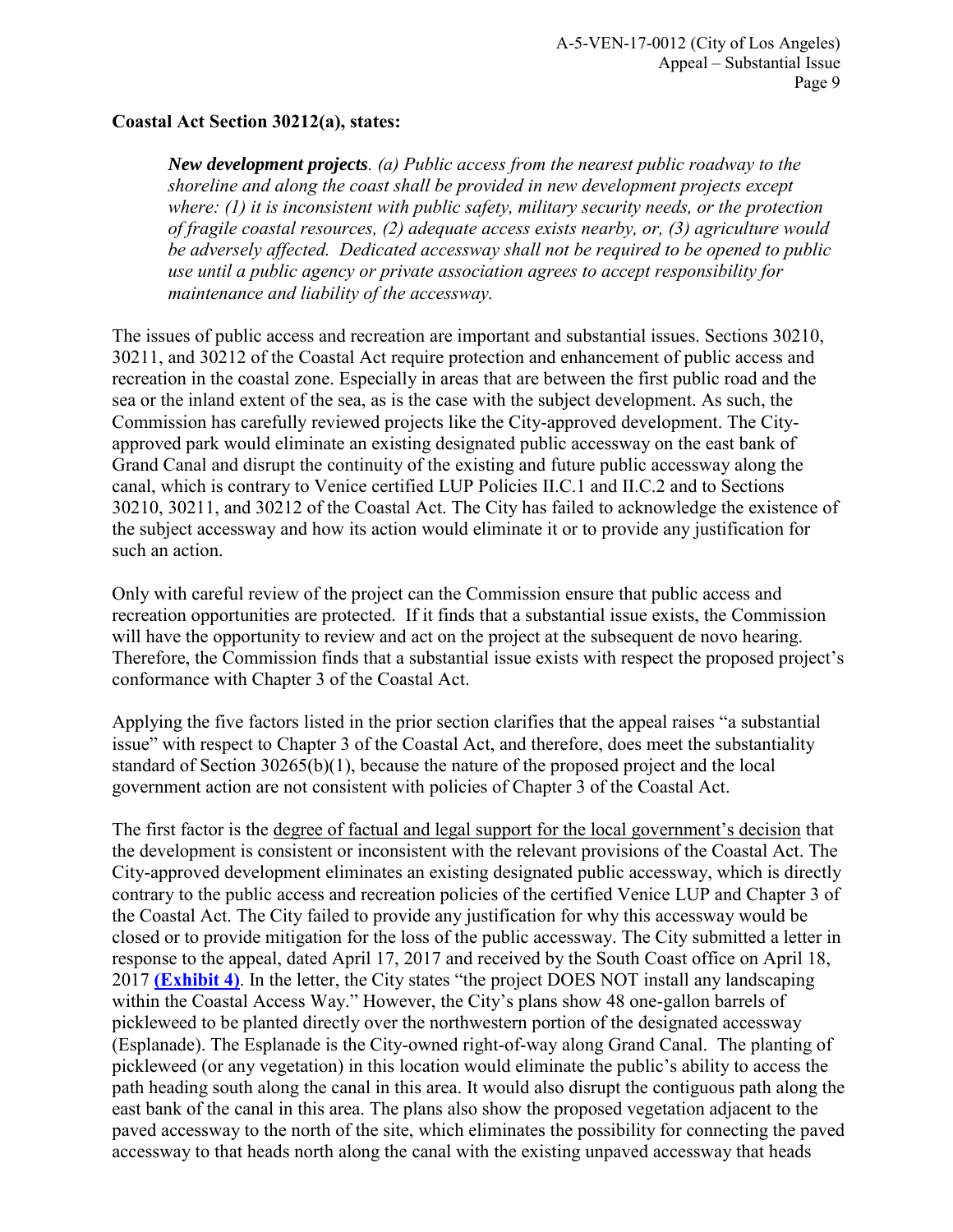south along the canal. Instead of cutting of and impeding access along the canal, the City park improvement project should connect the north and southbound paths as part of its restoration and in carrying out of the public access policies of the certified LUP. Therefore, the Coastal Commission finds that the City provided no factual or legal support for its decision.

The second factor is the extent and scope of the development as approved or denied by the local government. The City-approved development eliminates an existing designated public accessway that is directly adjacent to the inland extent of the sea. As described below, the development will affect significant coastal resources. Public access to the shoreline is a fundamental principle of the Coastal Act, and the extent and scope of the development as approved by the City is not consistent with the public access and recreation policies of Chapter 3 of the Coastal Act.

The third factor is the significance of the coastal resources affected by the decision. The project site is located between the first public road and the inland extent of the sea. As approved by the City, an existing designated public accessway would be eliminated. Sections 30210, 30211, and 30212 of the Coastal Act protect public access and recreational opportunities to the coast, including the inland extent of the sea. Likewise, Venice LUP Policies II.C.1 and II.C.2, which may be used as guidance, explicitly protect public access to and along the Grand Canal and other Venice canals. Public coastal access is one of the most significant coastal resources identified in the Coastal Act. Therefore, the Commission finds that the coastal resources affected by the development are significant.

The fourth factor is the precedential value of the local government's decision for future interpretations of its LCP. The City does not currently have a certified LCP for the Venice area. However, the City does have a certified LUP, which guides the manner in which development should take place in Venice. The certified LUP identifies the affected path as a portion of a larger network of public accessways to and along the canals throughout Venice. The City's action directly contradicts policies of the certified LUP. The coastal resource affected by the Cityapproved development is significant. As such, the City is obliged to acknowledge and adhere to the policies in its certified LUP and the relevant policies of the Coastal Act. This project, as proposed and conditioned by the City, eliminates an existing designated public accessway to and along the Grand Canal, in contravention of the policies of the certified LUP. Therefore, the Commission finds that the City's action sets a bad precedent that prejudices the ability of the City to prepare an LCP that is in conformity with Chapter 3 of the Coastal Act.

The final factor is whether the appeal raises local issues, or those of regional or statewide significance. Public access and recreation to the coast are both local and statewide issues. The City has a certified LUP that guides the manner in which development should take place in Venice. The City's action is not consistent with the certified LUP or with the public access and recreation policies of the Coastal Act. Although the particular accessway here serves only the local area, it is part of a larger improved coastal access system, and allowing the City to permit development that directly contradicts the certified LUP and the public access and recreation policies of the Coastal Act would set a bad statewide precedent. In addition, Venice is one of the top tourist destinations for coastal visitors in the state, and reducing access in this location along the Grand Canal will impact not just local residents, but also visitors from the region, state, and beyond. Therefore, the Commission finds that the City's action does raise issues of statewide significance.